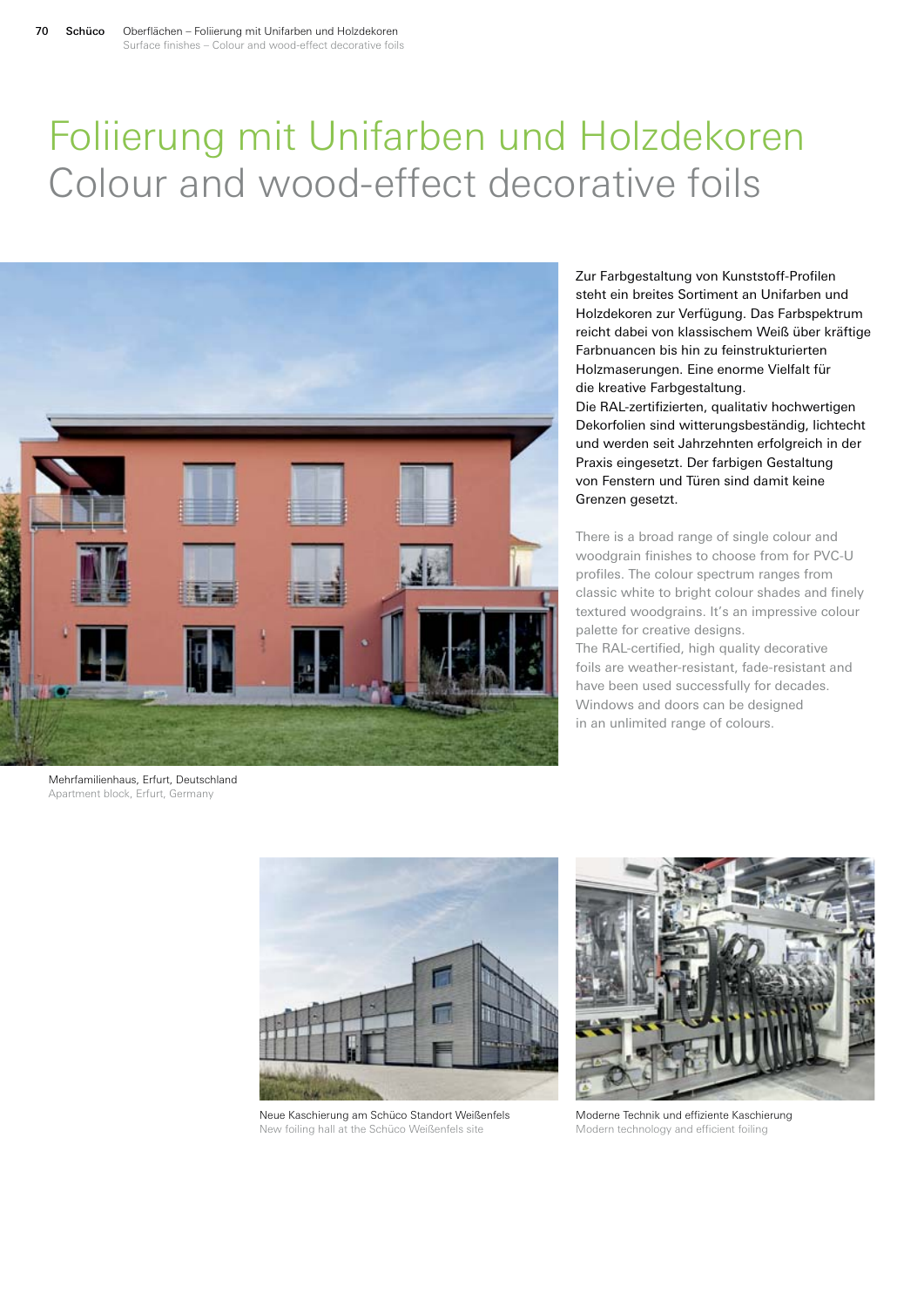

Farbfächer Colour chart

| Produktvorteile                                                                                                                                                                                                                                                                                                                                                                                                                                                                                                                                                                                                                                                                                                                             | <b>Product benefits</b>                                                                                                                                                                                                                                                                                                                                                                                                                                                                                                                                                                                                                                                                                                                           |
|---------------------------------------------------------------------------------------------------------------------------------------------------------------------------------------------------------------------------------------------------------------------------------------------------------------------------------------------------------------------------------------------------------------------------------------------------------------------------------------------------------------------------------------------------------------------------------------------------------------------------------------------------------------------------------------------------------------------------------------------|---------------------------------------------------------------------------------------------------------------------------------------------------------------------------------------------------------------------------------------------------------------------------------------------------------------------------------------------------------------------------------------------------------------------------------------------------------------------------------------------------------------------------------------------------------------------------------------------------------------------------------------------------------------------------------------------------------------------------------------------------|
| Die Qualitätsüberwachung der Folien und der<br>damit verbundenen Produktionsprozesse erfolgt<br>nach der RAL-GZ 716/1 und wird ständig einem<br>zeitlich festgelegten Testprozedere unterzogen<br>Farbe ist einer der wichtigsten optischen Reize für<br>den Menschen und zweifellos ein wesentliches<br>Gestaltungselement in der Architektur<br>· Die Entscheidung für Kunststoff-Fenster mit<br>Dekorfolien liegt auf der Hand: hervorragende<br>Wärmedämmwerte, hohe Lebensdauer und ein<br>gutes Preis-Leistungs-Verhältnis                                                                                                                                                                                                            | • The quality of the foils is monitored and the<br>associated production processes are carried out in<br>accordance with RAL-GZ 716/1 and they are regularly<br>subjected to a test procedure over a preassigned<br>period of time<br>• Colour is one of the most important visual attraction<br>factors for people and is without doubt a key design<br>element in architecture<br>• The advantages of PVC-U windows with<br>decorative foils are clear: outstanding thermal<br>insulation values, excellent durability and an<br>impressive cost-performance ratio                                                                                                                                                                              |
| Verarbeitungsvorteile                                                                                                                                                                                                                                                                                                                                                                                                                                                                                                                                                                                                                                                                                                                       | <b>Fabrication benefits</b>                                                                                                                                                                                                                                                                                                                                                                                                                                                                                                                                                                                                                                                                                                                       |
| • Das breite Dekor- und Profilsortiment lässt in<br>puncto Farbgebung keine Wünsche offen und<br>garantiert große Gestaltungsvielfalt und<br>Planungsfreiheit<br>• Das Schüco Farbkonzept zeichnet sich durch eine<br>hohe Flexibilität und eine große Auswahl an<br>Lagerfarben aus<br>Im Standard-Farbkonzept werden 13 Dekor-<br>varianten ab Lager angeboten und dazu kommen<br>noch eine Vielzahl von länderspezifischen<br>Dekorvarianten<br>In der Produktion werden ferner 64 verschiedene<br>Dekore bevorratet, die auftragsbezogen mit sehr<br>kurzen Lieferzeiten erhältlich sind<br>• Das Farbspektrum der Dekorfolien reicht von<br>klassischem Weiß bis zu kräftigen Farbnuancen<br>Komplettiert wird das Programm durch fein | The wide variety of finishes and profiles fulfils all<br>requirements in terms of colour and guarantees a<br>great deal of design and planning freedom<br>• The Schüco colour range features a high level of<br>flexibility and a wide choice of stock colours<br>In the standard colour system, 13 design options are<br>offered ex stock and there is also a wide variety of<br>design options for specific countries<br>In addition, 64 different finishes are stocked in<br>production, which are available on an order-specific<br>basis with very short delivery times<br>• The colour spectrum of decorative foils ranges from<br>classic white to vibrant shades<br>• The range is completed by a series of finely textured<br>woodgrains |